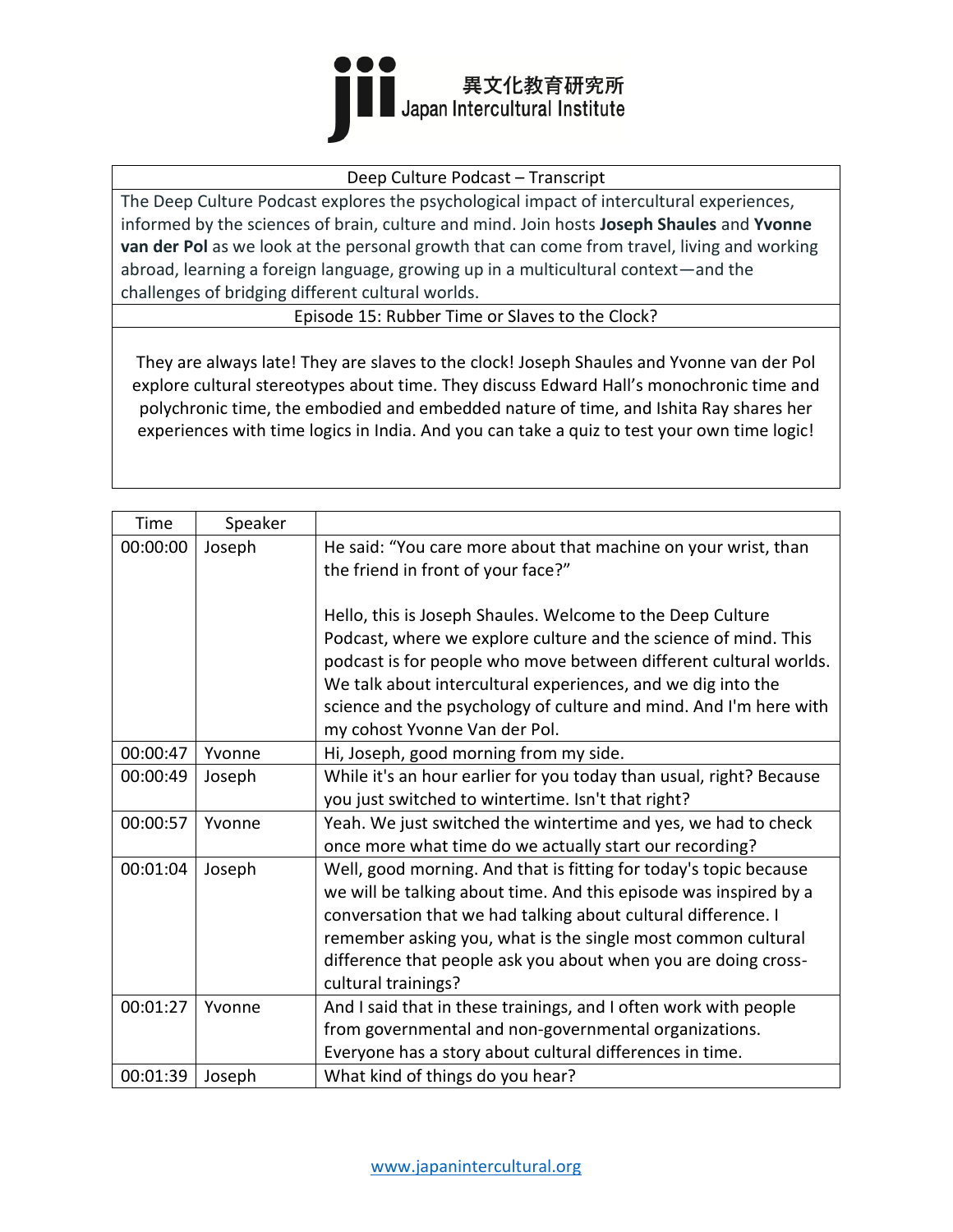

| 00:01:41 | Yvonne | Well, for example, um, complaining about people from a certain         |
|----------|--------|------------------------------------------------------------------------|
|          |        | country being late to meetings, or not keeping deadlines actually      |
|          |        | quite some negative judgments.                                         |
| 00:01:53 | Joseph | Yeah. It always seems to be complaints. Doesn't it? Sometimes it's     |
|          |        | the opposite kind of complaint. You know, people are too               |
|          |        | obsessed with the clock, but I don't often hear someone say,           |
|          |        | "Wow, I really like how the people in that country experience          |
|          |        | time." It always seems to be something negative.                       |
| 00:02:09 | Yvonne | And actually that's an interesting thing because time, when you        |
|          |        | think about it, it's not an easy topic to talk about. It's hard to get |
|          |        | people to look at time in a new way, or even understand how            |
|          |        | culture can influence our experience of time.                          |
| 00:02:26 | Joseph | I don't think there's even much research or academic writing           |
|          |        | about this either.                                                     |
| 00:02:32 | Yvonne | Everyone notices cultural differences in time, but even the            |
|          |        | specialists aren't really helping us to get these cultural differences |
|          |        | about time straight in our minds.                                      |
| 00:02:42 | Joseph | Well then that's our challenge for today. It's up to us. So, on        |
|          |        | today's podcast, we will dig into this topic Culture and Time.         |
| 00:02:51 | Yvonne | And that brings us to part one, The Silent Language.                   |
|          |        | Part 1: The Silent Language                                            |
| 00:03:00 | Joseph | Yvonne, you said that in the trainings you give, there's always        |
|          |        | someone that brings up issues related to time.                         |
| 00:03:06 | Yvonne | Many participants in my trainings have a Western background and        |
|          |        | they come up with questions like "How can we get the input of          |
|          |        | everyone in the project cycle on time?" Or "How can I make sure        |
|          |        | we can accomplish our project planning on time?" There's indeed        |
|          |        | this emphasis on, on time. And these people are often really           |
|          |        | frustrated.                                                            |
| 00:03:29 | Joseph | Well, and I suppose what they want is that you kind of give them       |
|          |        | some magic words that will get their partners to perform on the        |
|          |        | kind of schedule that they expect.                                     |
| 00:03:40 | Yvonne | Exactly. What about you, Joseph?                                       |
| 00:03:44 | Joseph | Well, I teach students from all over the world and it's a topic that   |
|          |        | really gets students heated up. Not long ago I had a Turkish           |
|          |        | student arguing with a German student in front of everyone             |
|          |        | about, "Is it unreasonable to be upset if your friend is 20 minutes    |
|          |        | late for an appointment and doesn't apologize?"                        |
| 00:04:05 | Yvonne | Okay. And what did the German students say?                            |
| 00:04:08 | Joseph | Well, he said, "Well, friends shouldn't waste my time. So, it's        |
|          |        | natural to be bothered if they don't apologize."                       |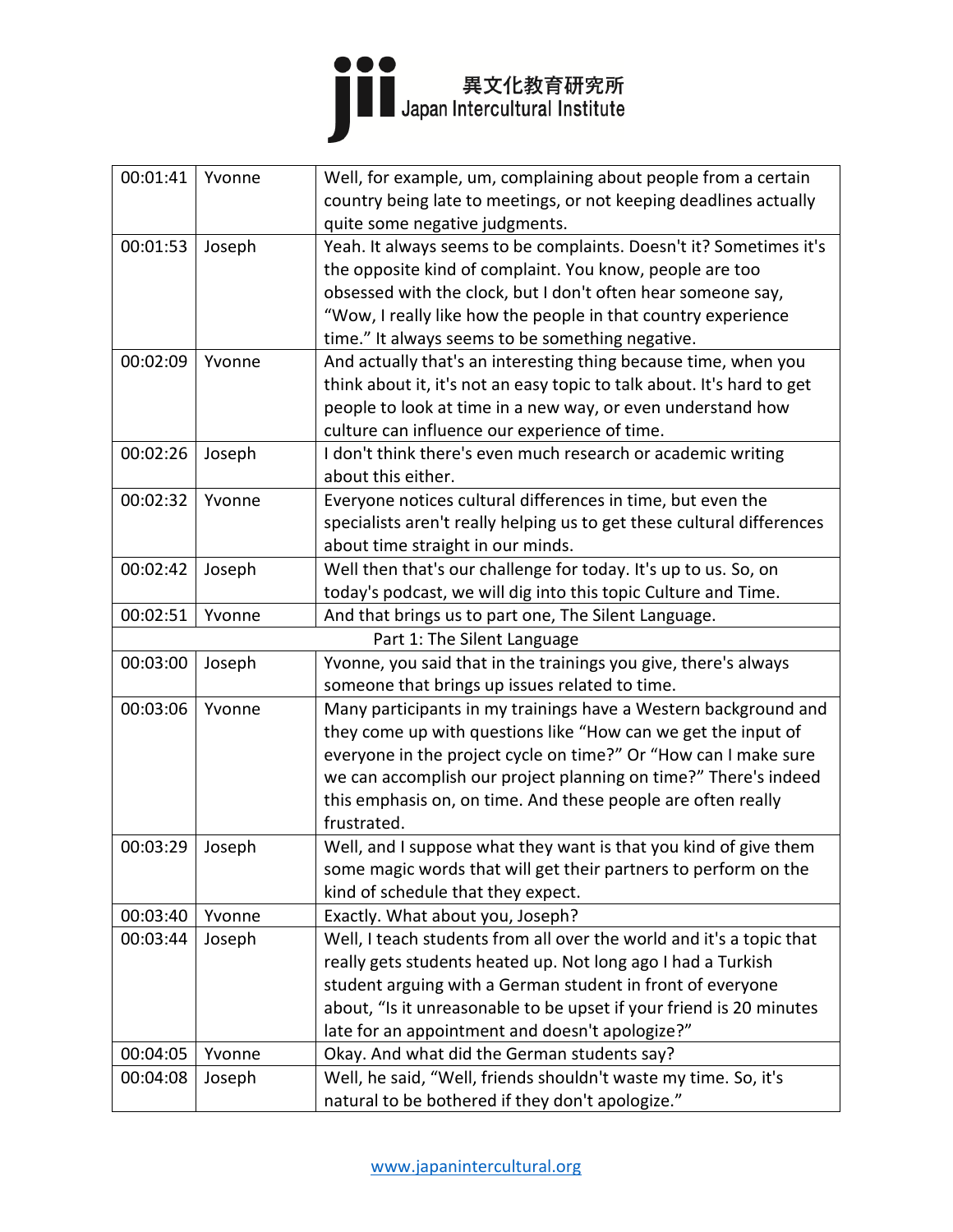

| 00:04:15 | Yvonne | And the Turkish students?                                             |
|----------|--------|-----------------------------------------------------------------------|
| 00:04:18 | Joseph | Or the Turkish students said, "Oh, come on, they're your friend.      |
|          |        | Why would you make such a big deal out of it?"                        |
| 00:04:23 | Yvonne | So, we hear this kind of thing over and over. Why are people from     |
|          |        | that country always late and the other way around? Why are            |
|          |        | people from that country so obsessed with schedules and               |
|          |        | deadlines?                                                            |
| 00:04:35 | Joseph | Which leads to all those negative stereotypes that we've been         |
|          |        | talking about. So, what is going on here, Yvonne?                     |
| 00:04:42 | Yvonne | Well, let's turn to the master. As you know, the person who has       |
|          |        | done the most, who has shed light on this topic is Edward Hall.       |
| 00:04:50 | Joseph | I am always happy to bring up Edward Hall, his classic book, which    |
|          |        | he published in 1959 was called The Silent Language and silent        |
|          |        | because he discussed how unconscious culture shapes our               |
|          |        | perceptions.                                                          |
| 00:05:07 | Yvonne | Yes. And so, the silent language relates to how we communicate        |
|          |        | using space and time. By giving someone a larger office, we make      |
|          |        | them feel important. And by keeping someone waiting, we may           |
|          |        | insult them.                                                          |
| 00:05:23 | Joseph | So, in that sense time talks, it's not simply a way to keep track of  |
|          |        | activities. It is integral to human life and communication.           |
| 00:05:34 | Yvonne | So, what were Hall's insights about time?                             |
| 00:05:38 | Joseph | Well, his genius was to identify patterns, which we don't normally    |
|          |        | think about consciously. Hall pointed out that time is not simply a   |
|          |        | matter of minutes on the clock or the changing of the seasons.        |
|          |        | Humans organize their behavior with different time systems or         |
|          |        | feelings or, or time logics. And that we take these for granted as    |
|          |        | though they're the same for everyone. But in fact, they are deeply    |
|          |        | influenced by culture. So, I like this quote here from Hall, and this |
|          |        | is a slight paraphrase: "People in the Western world, particularly    |
|          |        | Americans, tend to think of time as something fixed from which        |
|          |        | we cannot escape, just like the air we breathe".                      |
| 00:06:25 | Yvonne | When I work with Westerners, this sounds like the way they relate     |
|          |        | to time as well.                                                      |
| 00:06:31 | Joseph | These different time logics become the source of all these            |
|          |        | stereotypes that we hear.                                             |
| 00:06:37 | Yvonne | Yeah. And it's interesting. People complain about others being late   |
|          |        | often don't realize there are stereotypes about them too. For         |
|          |        | instance, they are always pressuring people to hurry up, or they      |
|          |        | don't take the time to get to know the situation, the context, the    |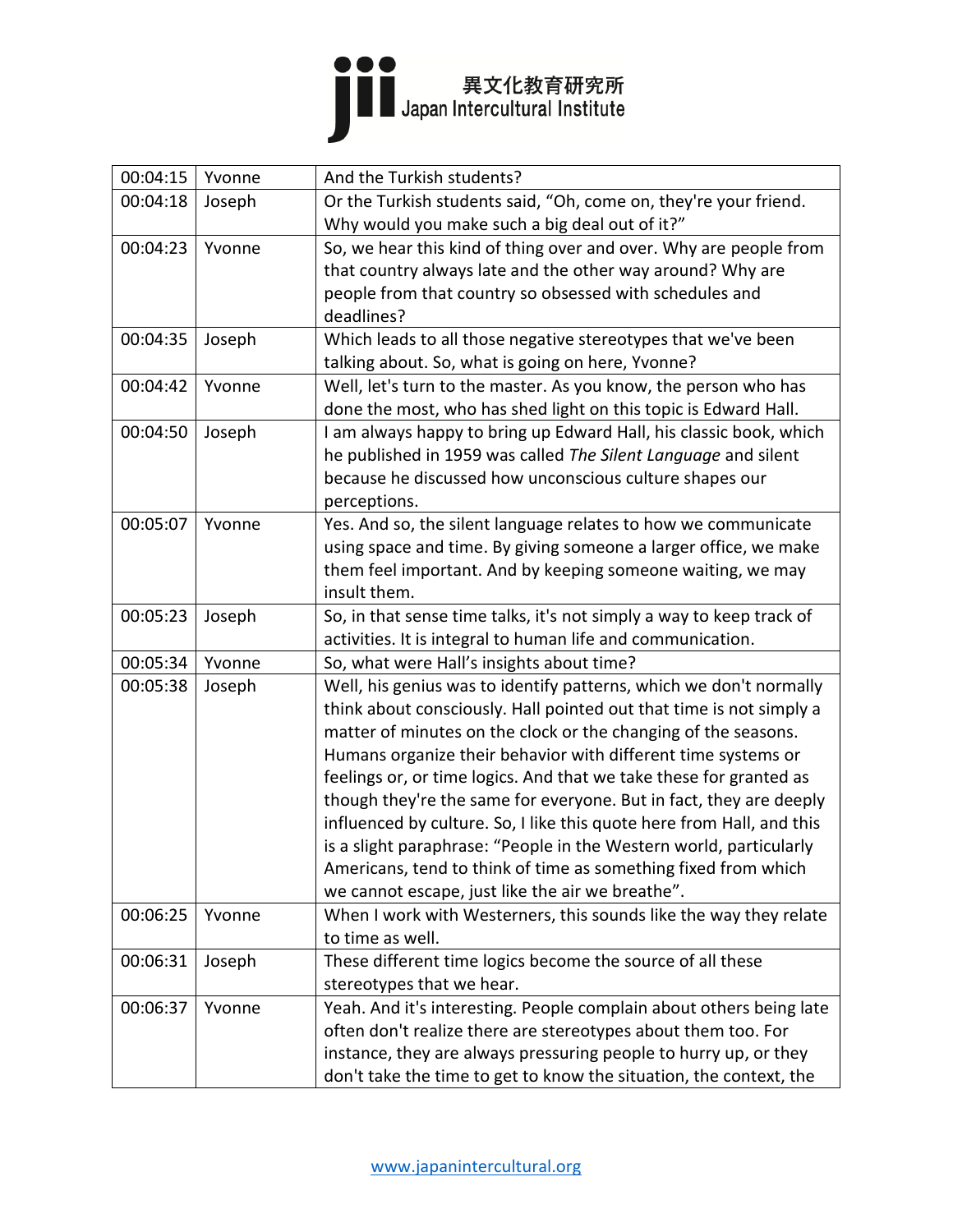

|          |        | people, or they have unrealistic expectations about how long                                                                             |
|----------|--------|------------------------------------------------------------------------------------------------------------------------------------------|
|          |        | things take.                                                                                                                             |
| 00:07:03 | Joseph | So, these are the stereotypes each coming from these different                                                                           |
|          |        | points of view, these different time logics. But that raises the                                                                         |
|          |        | question: What exactly are these different time logics? And then                                                                         |
|          |        | how can we bridge people between them?                                                                                                   |
| 00:07:19 | Yvonne | And that brings us to part two Rubber Time or Slaves to the Clock.                                                                       |
|          |        | Part 2: Rubber Time or Slaves to the Clock?                                                                                              |
| 00:07:33 | Yvonne | Before we put labels on different time logic, wouldn't it be nice to<br>give our listeners a chance to think about their own time logic? |
| 00:07:42 | Joseph | Let's do a little mental experiment. If someone says: draw a                                                                             |
|          |        | picture of time, what is the image that comes to your mind? I                                                                            |
|          |        | don't mean draw a clock. I mean, try to visualize time as an idea or                                                                     |
|          |        | metaphorically.                                                                                                                          |
| 00:08:02 | Yvonne | Okay. Now compare the image in your mind to this description                                                                             |
|          |        | written by Edward Hall, about how Americans think of time:                                                                               |
|          |        | "Americans think of time as a road or a ribbon stretching into the                                                                       |
|          |        | future, along which one progresses. The road has segments or                                                                             |
|          |        | compartments, which are to be kept discrete. One thing at a time.                                                                        |
|          |        | People who cannot schedule time are looked upon as impractical".                                                                         |
| 00:08:35 | Joseph | So, what was the image in your mind? Was it similar to this, a line                                                                      |
|          |        | or a road stretching off into the future? If that was the image in                                                                       |
|          |        | your mind, then just spend a minute imagining what other images                                                                          |
|          |        | might be possible.                                                                                                                       |
| 00:08:53 | Yvonne | Some people see time very differently than a straight line.                                                                              |
| 00:08:57 | Joseph | When I do this with students, some represent time as a circle, or                                                                        |
|          |        | as in cycles that repeat, or as a spiral going upward, or as a series                                                                    |
|          |        | of overlapping circles, the different things that you spend your                                                                         |
|          |        | time on.                                                                                                                                 |
| 00:09:16 | Yvonne | Well, and these two different sets of images are about what Hall                                                                         |
|          |        | refers to when he talks about monochronic time and polychronic                                                                           |
|          |        | time. Monochronic time is what Hall was describing time as the                                                                           |
|          |        | order in the universe. Efficiency refers to doing the most possible                                                                      |
|          |        | in the smallest increments of time. And there's a tendency to feel                                                                       |
|          |        | that things should be done one thing at a time, because time is                                                                          |
|          |        | experienced in a straight line.                                                                                                          |
| 00:09:46 | Joseph | Well, and there is of course an important truth behind this logic of                                                                     |
|          |        | monochronic time, and that is that time is limited. There are only                                                                       |
|          |        | so many hours or minutes or seconds in a day. And because of                                                                             |
|          |        | that, the thinking goes, we should try and do as much as possible                                                                        |
|          |        | as quickly as possible.                                                                                                                  |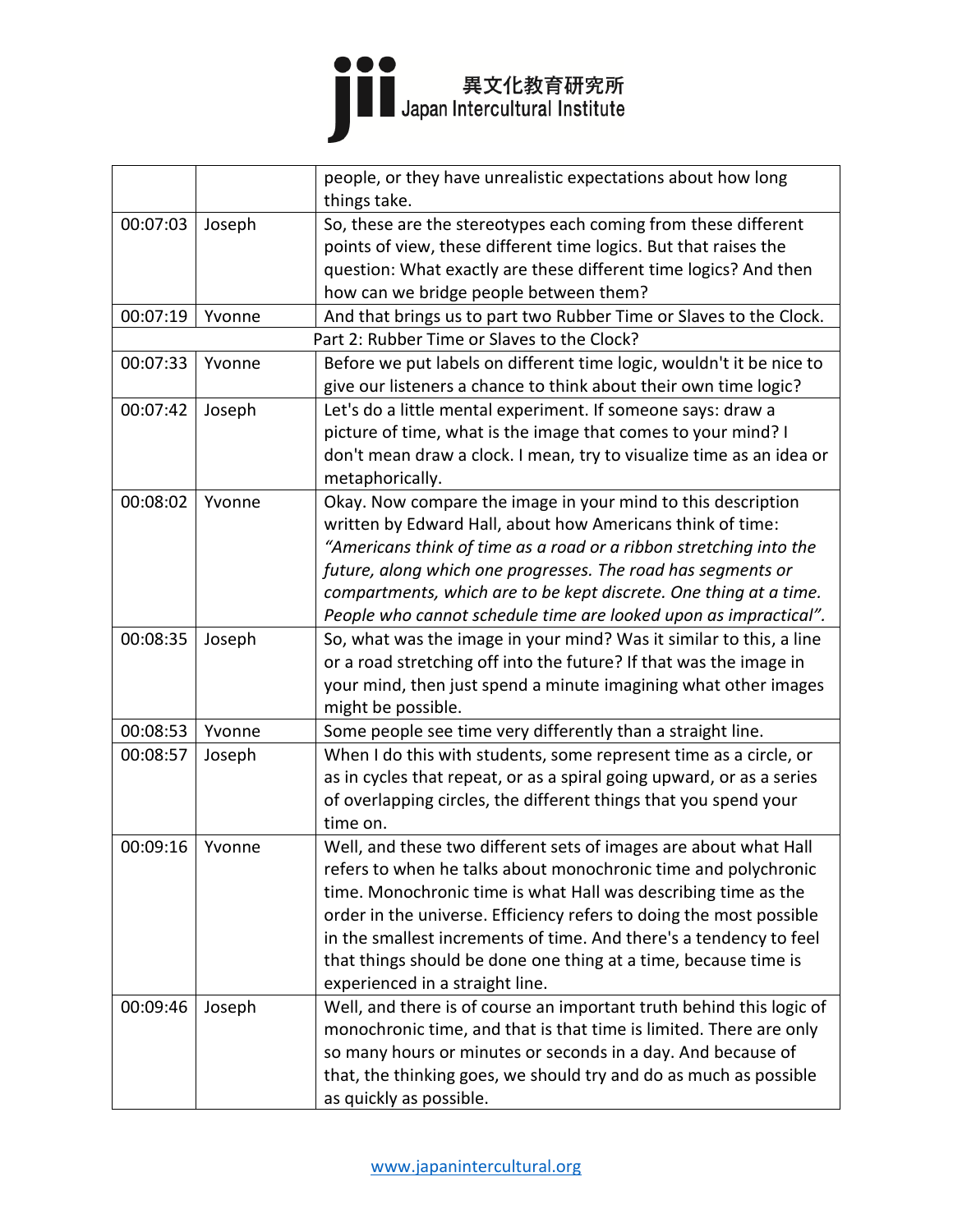

| 00:10:06 | Yvonne     | Is this the time logic that comes naturally to you?                                                                                                                                                                                                                                                                                                                                                                                                                                                                                                                                                                                                                                                                                                                                                                                                                                                                                                                                                                                                                                                                                                                                                                                                                                                                                                                                                                                                                                                                                                                                                                                                                                                                                                                                                                                           |
|----------|------------|-----------------------------------------------------------------------------------------------------------------------------------------------------------------------------------------------------------------------------------------------------------------------------------------------------------------------------------------------------------------------------------------------------------------------------------------------------------------------------------------------------------------------------------------------------------------------------------------------------------------------------------------------------------------------------------------------------------------------------------------------------------------------------------------------------------------------------------------------------------------------------------------------------------------------------------------------------------------------------------------------------------------------------------------------------------------------------------------------------------------------------------------------------------------------------------------------------------------------------------------------------------------------------------------------------------------------------------------------------------------------------------------------------------------------------------------------------------------------------------------------------------------------------------------------------------------------------------------------------------------------------------------------------------------------------------------------------------------------------------------------------------------------------------------------------------------------------------------------|
| 00:10:10 | Joseph     | It's certainly what I grew up with in the US. And it's really common                                                                                                                                                                                                                                                                                                                                                                                                                                                                                                                                                                                                                                                                                                                                                                                                                                                                                                                                                                                                                                                                                                                                                                                                                                                                                                                                                                                                                                                                                                                                                                                                                                                                                                                                                                          |
|          |            | in Japan. So yes, this monochronic logic does feel very natural to                                                                                                                                                                                                                                                                                                                                                                                                                                                                                                                                                                                                                                                                                                                                                                                                                                                                                                                                                                                                                                                                                                                                                                                                                                                                                                                                                                                                                                                                                                                                                                                                                                                                                                                                                                            |
|          |            | me. And how about you?                                                                                                                                                                                                                                                                                                                                                                                                                                                                                                                                                                                                                                                                                                                                                                                                                                                                                                                                                                                                                                                                                                                                                                                                                                                                                                                                                                                                                                                                                                                                                                                                                                                                                                                                                                                                                        |
| 00:10:20 | Yvonne     | Yeah. Well, same thing living in the Netherlands definitely                                                                                                                                                                                                                                                                                                                                                                                                                                                                                                                                                                                                                                                                                                                                                                                                                                                                                                                                                                                                                                                                                                                                                                                                                                                                                                                                                                                                                                                                                                                                                                                                                                                                                                                                                                                   |
|          |            | monochronic time is part of me.                                                                                                                                                                                                                                                                                                                                                                                                                                                                                                                                                                                                                                                                                                                                                                                                                                                                                                                                                                                                                                                                                                                                                                                                                                                                                                                                                                                                                                                                                                                                                                                                                                                                                                                                                                                                               |
| 00:10:26 | Joseph     | So, you and I have both been influenced mostly by monochronic                                                                                                                                                                                                                                                                                                                                                                                                                                                                                                                                                                                                                                                                                                                                                                                                                                                                                                                                                                                                                                                                                                                                                                                                                                                                                                                                                                                                                                                                                                                                                                                                                                                                                                                                                                                 |
|          |            | time. So, we need another perspective. So, I asked Ishita Ray from                                                                                                                                                                                                                                                                                                                                                                                                                                                                                                                                                                                                                                                                                                                                                                                                                                                                                                                                                                                                                                                                                                                                                                                                                                                                                                                                                                                                                                                                                                                                                                                                                                                                                                                                                                            |
|          |            | the podcast team about her experience of different time logics                                                                                                                                                                                                                                                                                                                                                                                                                                                                                                                                                                                                                                                                                                                                                                                                                                                                                                                                                                                                                                                                                                                                                                                                                                                                                                                                                                                                                                                                                                                                                                                                                                                                                                                                                                                |
|          |            | growing up in India, working for Indian multinationals and with                                                                                                                                                                                                                                                                                                                                                                                                                                                                                                                                                                                                                                                                                                                                                                                                                                                                                                                                                                                                                                                                                                                                                                                                                                                                                                                                                                                                                                                                                                                                                                                                                                                                                                                                                                               |
|          |            | international teams. So, let's take a listen.                                                                                                                                                                                                                                                                                                                                                                                                                                                                                                                                                                                                                                                                                                                                                                                                                                                                                                                                                                                                                                                                                                                                                                                                                                                                                                                                                                                                                                                                                                                                                                                                                                                                                                                                                                                                 |
| 00:11:11 | Ishita Ray | In my family everyone is a stickler for time. Everything happens by                                                                                                                                                                                                                                                                                                                                                                                                                                                                                                                                                                                                                                                                                                                                                                                                                                                                                                                                                                                                                                                                                                                                                                                                                                                                                                                                                                                                                                                                                                                                                                                                                                                                                                                                                                           |
|          |            | the clock. This might seem normal, if you grew up in a country                                                                                                                                                                                                                                                                                                                                                                                                                                                                                                                                                                                                                                                                                                                                                                                                                                                                                                                                                                                                                                                                                                                                                                                                                                                                                                                                                                                                                                                                                                                                                                                                                                                                                                                                                                                |
|          |            | where people pack their schedules and live by the clock, but not                                                                                                                                                                                                                                                                                                                                                                                                                                                                                                                                                                                                                                                                                                                                                                                                                                                                                                                                                                                                                                                                                                                                                                                                                                                                                                                                                                                                                                                                                                                                                                                                                                                                                                                                                                              |
|          |            |                                                                                                                                                                                                                                                                                                                                                                                                                                                                                                                                                                                                                                                                                                                                                                                                                                                                                                                                                                                                                                                                                                                                                                                                                                                                                                                                                                                                                                                                                                                                                                                                                                                                                                                                                                                                                                               |
|          |            |                                                                                                                                                                                                                                                                                                                                                                                                                                                                                                                                                                                                                                                                                                                                                                                                                                                                                                                                                                                                                                                                                                                                                                                                                                                                                                                                                                                                                                                                                                                                                                                                                                                                                                                                                                                                                                               |
|          |            |                                                                                                                                                                                                                                                                                                                                                                                                                                                                                                                                                                                                                                                                                                                                                                                                                                                                                                                                                                                                                                                                                                                                                                                                                                                                                                                                                                                                                                                                                                                                                                                                                                                                                                                                                                                                                                               |
|          |            |                                                                                                                                                                                                                                                                                                                                                                                                                                                                                                                                                                                                                                                                                                                                                                                                                                                                                                                                                                                                                                                                                                                                                                                                                                                                                                                                                                                                                                                                                                                                                                                                                                                                                                                                                                                                                                               |
|          |            |                                                                                                                                                                                                                                                                                                                                                                                                                                                                                                                                                                                                                                                                                                                                                                                                                                                                                                                                                                                                                                                                                                                                                                                                                                                                                                                                                                                                                                                                                                                                                                                                                                                                                                                                                                                                                                               |
|          |            |                                                                                                                                                                                                                                                                                                                                                                                                                                                                                                                                                                                                                                                                                                                                                                                                                                                                                                                                                                                                                                                                                                                                                                                                                                                                                                                                                                                                                                                                                                                                                                                                                                                                                                                                                                                                                                               |
|          |            |                                                                                                                                                                                                                                                                                                                                                                                                                                                                                                                                                                                                                                                                                                                                                                                                                                                                                                                                                                                                                                                                                                                                                                                                                                                                                                                                                                                                                                                                                                                                                                                                                                                                                                                                                                                                                                               |
|          |            |                                                                                                                                                                                                                                                                                                                                                                                                                                                                                                                                                                                                                                                                                                                                                                                                                                                                                                                                                                                                                                                                                                                                                                                                                                                                                                                                                                                                                                                                                                                                                                                                                                                                                                                                                                                                                                               |
|          |            |                                                                                                                                                                                                                                                                                                                                                                                                                                                                                                                                                                                                                                                                                                                                                                                                                                                                                                                                                                                                                                                                                                                                                                                                                                                                                                                                                                                                                                                                                                                                                                                                                                                                                                                                                                                                                                               |
|          |            |                                                                                                                                                                                                                                                                                                                                                                                                                                                                                                                                                                                                                                                                                                                                                                                                                                                                                                                                                                                                                                                                                                                                                                                                                                                                                                                                                                                                                                                                                                                                                                                                                                                                                                                                                                                                                                               |
|          |            |                                                                                                                                                                                                                                                                                                                                                                                                                                                                                                                                                                                                                                                                                                                                                                                                                                                                                                                                                                                                                                                                                                                                                                                                                                                                                                                                                                                                                                                                                                                                                                                                                                                                                                                                                                                                                                               |
|          |            |                                                                                                                                                                                                                                                                                                                                                                                                                                                                                                                                                                                                                                                                                                                                                                                                                                                                                                                                                                                                                                                                                                                                                                                                                                                                                                                                                                                                                                                                                                                                                                                                                                                                                                                                                                                                                                               |
|          |            |                                                                                                                                                                                                                                                                                                                                                                                                                                                                                                                                                                                                                                                                                                                                                                                                                                                                                                                                                                                                                                                                                                                                                                                                                                                                                                                                                                                                                                                                                                                                                                                                                                                                                                                                                                                                                                               |
|          |            |                                                                                                                                                                                                                                                                                                                                                                                                                                                                                                                                                                                                                                                                                                                                                                                                                                                                                                                                                                                                                                                                                                                                                                                                                                                                                                                                                                                                                                                                                                                                                                                                                                                                                                                                                                                                                                               |
|          |            |                                                                                                                                                                                                                                                                                                                                                                                                                                                                                                                                                                                                                                                                                                                                                                                                                                                                                                                                                                                                                                                                                                                                                                                                                                                                                                                                                                                                                                                                                                                                                                                                                                                                                                                                                                                                                                               |
|          |            |                                                                                                                                                                                                                                                                                                                                                                                                                                                                                                                                                                                                                                                                                                                                                                                                                                                                                                                                                                                                                                                                                                                                                                                                                                                                                                                                                                                                                                                                                                                                                                                                                                                                                                                                                                                                                                               |
|          |            |                                                                                                                                                                                                                                                                                                                                                                                                                                                                                                                                                                                                                                                                                                                                                                                                                                                                                                                                                                                                                                                                                                                                                                                                                                                                                                                                                                                                                                                                                                                                                                                                                                                                                                                                                                                                                                               |
|          |            |                                                                                                                                                                                                                                                                                                                                                                                                                                                                                                                                                                                                                                                                                                                                                                                                                                                                                                                                                                                                                                                                                                                                                                                                                                                                                                                                                                                                                                                                                                                                                                                                                                                                                                                                                                                                                                               |
|          |            |                                                                                                                                                                                                                                                                                                                                                                                                                                                                                                                                                                                                                                                                                                                                                                                                                                                                                                                                                                                                                                                                                                                                                                                                                                                                                                                                                                                                                                                                                                                                                                                                                                                                                                                                                                                                                                               |
|          |            |                                                                                                                                                                                                                                                                                                                                                                                                                                                                                                                                                                                                                                                                                                                                                                                                                                                                                                                                                                                                                                                                                                                                                                                                                                                                                                                                                                                                                                                                                                                                                                                                                                                                                                                                                                                                                                               |
|          |            |                                                                                                                                                                                                                                                                                                                                                                                                                                                                                                                                                                                                                                                                                                                                                                                                                                                                                                                                                                                                                                                                                                                                                                                                                                                                                                                                                                                                                                                                                                                                                                                                                                                                                                                                                                                                                                               |
|          |            |                                                                                                                                                                                                                                                                                                                                                                                                                                                                                                                                                                                                                                                                                                                                                                                                                                                                                                                                                                                                                                                                                                                                                                                                                                                                                                                                                                                                                                                                                                                                                                                                                                                                                                                                                                                                                                               |
|          |            |                                                                                                                                                                                                                                                                                                                                                                                                                                                                                                                                                                                                                                                                                                                                                                                                                                                                                                                                                                                                                                                                                                                                                                                                                                                                                                                                                                                                                                                                                                                                                                                                                                                                                                                                                                                                                                               |
|          |            |                                                                                                                                                                                                                                                                                                                                                                                                                                                                                                                                                                                                                                                                                                                                                                                                                                                                                                                                                                                                                                                                                                                                                                                                                                                                                                                                                                                                                                                                                                                                                                                                                                                                                                                                                                                                                                               |
|          |            |                                                                                                                                                                                                                                                                                                                                                                                                                                                                                                                                                                                                                                                                                                                                                                                                                                                                                                                                                                                                                                                                                                                                                                                                                                                                                                                                                                                                                                                                                                                                                                                                                                                                                                                                                                                                                                               |
|          |            |                                                                                                                                                                                                                                                                                                                                                                                                                                                                                                                                                                                                                                                                                                                                                                                                                                                                                                                                                                                                                                                                                                                                                                                                                                                                                                                                                                                                                                                                                                                                                                                                                                                                                                                                                                                                                                               |
| 00:12:42 | Ishita     | so normal where I grew up, in Durgapur, a small town in Eastern<br>India. I grew up using different times systems. In English, we say<br>time is money. Like it's a precious commodity. In Bengali, there is a<br>word "naagad", it means "around" or "approximately", and can be<br>used only for time. Time for us, more often than not, is<br>approximate. Not an exact quantity, which we can spend or waste.<br>The word for yesterday and tomorrow, "kaal", is the same. In<br>Bengali, the word kaal could mean yesterday, tomorrow, time or<br>season, depending on the context. The concepts we use to talk<br>about time are themselves very flexible and fluid, even distances<br>are given in time. So, when asked, how far is it to the store? We<br>say it's a 10-minute walk.<br>There is a certain logic, a rhythm to this fluidity. India is primarily<br>an agrarian society with vast shifts in climate and temperatures<br>within a single year. So, time cannot be viewed as linear, static, or<br>be defined once and for all. Time must depend on context.<br>Seasons are viewed as something that returns. Farmers who have<br>lost their crops this year due to floods must remain hopeful about<br>a bounty the following season. If there is drought, the time for<br>repaying the loans will have to be extended to continue feeding<br>families. Seasons influence time. Relationships influence time.<br>Community influences time. Life influences time. In my modern<br>work life, I do understand the logic of the clock. Yes, it is important<br>to reach the office in time for the 9:00 AM meeting. But do I<br>ignore my neighbor whose car has broken down and needs a lift,<br>an unwell loved one who needs to go to the doctor? How do I<br>control the water on the roads from the especially heavy |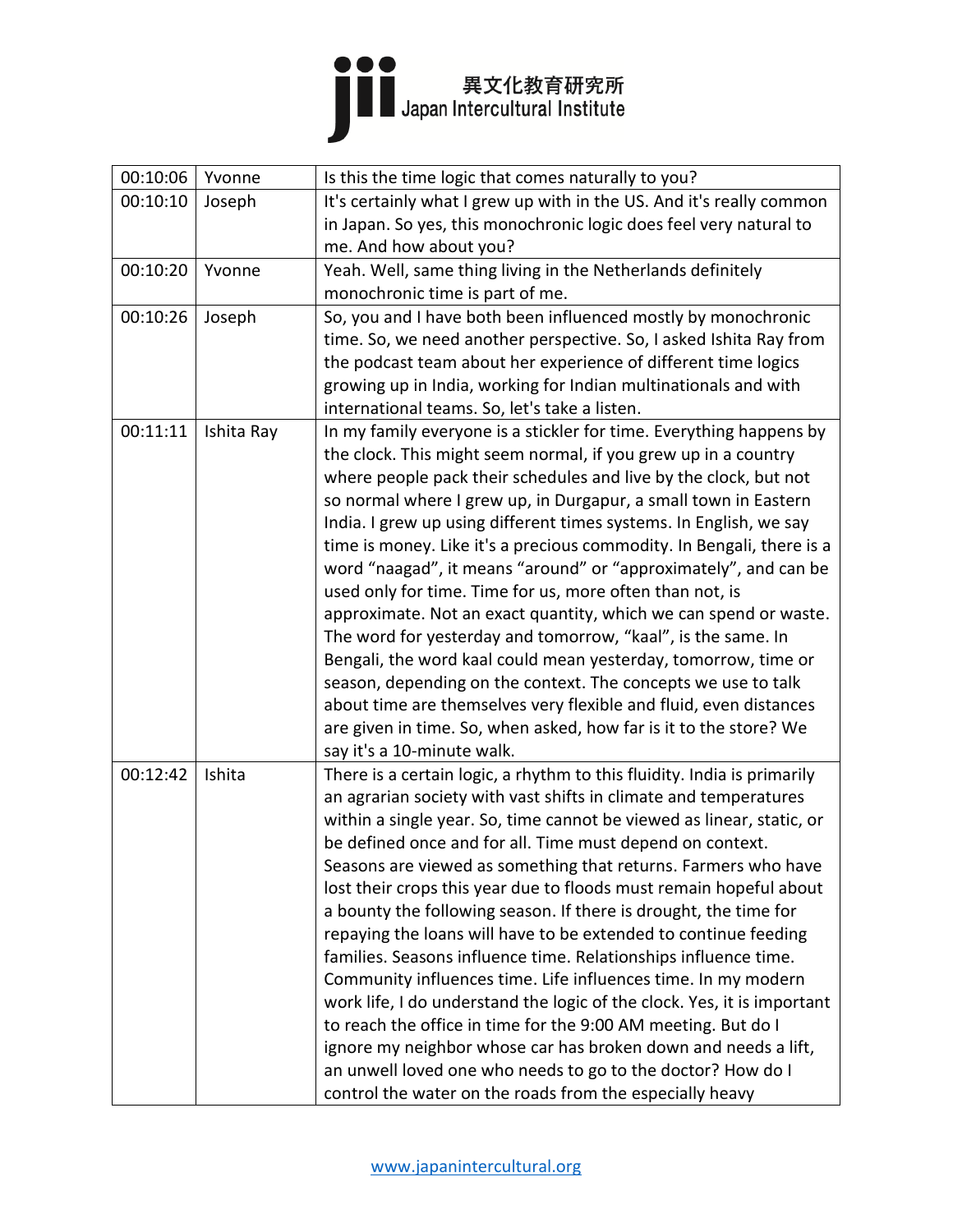## 

|          |        | monsoons? Does this mean the meeting is less important? That          |
|----------|--------|-----------------------------------------------------------------------|
|          |        | time is less important? No, but when life itself is uncertain, how    |
|          |        | can time be fixed? Because of this, the overall approach towards      |
|          |        | something that couldn't be done today is very forgiving. There is     |
|          |        | always a next time. So, what about when setting timelines in an       |
|          |        | international project with multicultural team members? Does one       |
|          |        | stick to deadlines no matter what, or should some things be left      |
|          |        | flexible? Well, it depends.                                           |
|          |        |                                                                       |
| 00:14:53 | Yvonne | I love it when she says, "life influences time". And unlike           |
|          |        | monochronic time, polychronic time is more flexible. It can be        |
|          |        | stretched and adapted to the needs of a particular situation.         |
| 00:15:07 | Joseph | Well, I've heard it called "jamkaret" or rubber time in Indonesia, or |
|          |        | Island time in Hawaii, or elastic time in Africa, and the emphasis is |
|          |        | flexibility. Time should serve the needs of people, the needs of the  |
|          |        | situation, and not the other way around. People expect the            |
|          |        | unexpected and they use time accordingly.                             |
| 00:15:29 | Yvonne | And there's an important truth that lies behind the logic of          |
|          |        | polychronic time, and that is there is always more time. The sun      |
|          |        | will come up again and time will go on. And because of that, we       |
|          |        | should appreciate the time we have and give time to the things        |
|          |        | that are important. And it's not so difficult to understand these     |
|          |        | concepts, but that doesn't mean that it's easy to adapt to other      |
|          |        | time systems or to use them to our own advantage.                     |
| 00:15:59 | Joseph | Oh, no. On the contrary, it's, it's really hard. How did you learn    |
|          |        | about these different time logics?                                    |
| 00:16:06 | Yvonne | Yes. Well, mainly through my work in Central America. And I           |
|          |        | vividly remember a field visit in Nicaragua and as a program officer  |
|          |        | working for an NGO, my colleague and I we visited various             |
|          |        | stakeholders. And one of these persons was the local director of      |
|          |        | the water company. And when arriving the set time, the director       |
|          |        | was still in a meeting, but he waved that we could join. And we       |
|          |        | shook hands with everyone inside and we were given chairs to the      |
|          |        | side.                                                                 |
| 00:16:38 | Joseph | So, he invited you in while there was another meeting with            |
|          |        | someone else that was still going on?                                 |
|          |        |                                                                       |
| 00:16:45 | Yvonne | Well, yes. And we were a bit embarrassed actually, because their      |
|          |        | conversation, what seemed to be in a crucial phase and were we        |
|          |        | supposed to hear this? is what I thought. And when it was finally     |
|          |        | finished, and we thought that our conversation could start            |
| 00:17:01 | Joseph | So, it was going to be your turn, right?                              |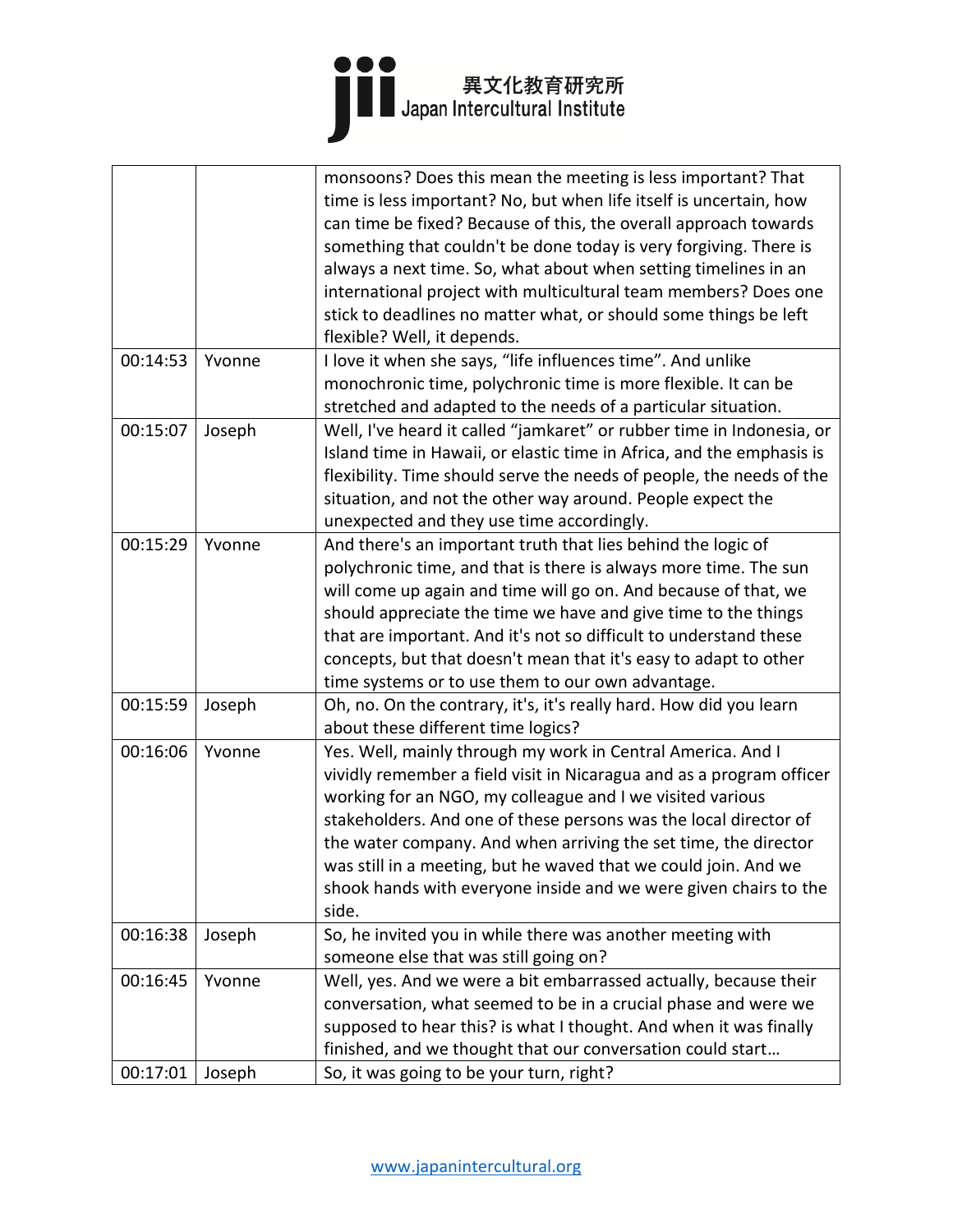## 

| 00:17:04 | Yvonne | Well right! But then the secretary passed by, the director excused      |
|----------|--------|-------------------------------------------------------------------------|
|          |        | himself a moment, he returned, answered an incoming phone call,         |
|          |        | and other staff members came in to ask questions so, they got           |
|          |        | instructions and so forth, a lot was happening at the same time.        |
| 00:17:21 | Joseph | Also, you were kind of integrated into the environment and then         |
|          |        | eventually you did get to talk to him, right?                           |
| 00:17:29 | Yvonne | Yeah. It gave us the chance to chat with everyone. And we               |
|          |        | exchange bits and pieces of information of what we wanted to            |
|          |        | discuss and not only with the director, but also with relevant          |
|          |        | others. Maybe four or five hours later, we really had discussed         |
|          |        | everything we wanted. Well, but I must say it took slightly longer      |
|          |        | than we had foreseen.                                                   |
| 00:17:50 | Joseph | So, so this really sounds like a polychronic experience. How did        |
|          |        | that feel to you?                                                       |
| 00:17:57 | Yvonne | I liked it a lot, but I can imagine that it can be so stressful. And    |
|          |        | mainly for people who arrive with a packed schedule book and a          |
|          |        | long to-do list, well, people for whom time is money.                   |
| 00:18:11 | Joseph | So, what's the time logic that's operating here?                        |
| 00:18:15 | Yvonne | Well, it shows what Hall meant by the word Polychronic. Poly            |
|          |        | means many. So polychronic time is when people juggle multiple          |
|          |        | tasks at the same time and use time flexibly, you dedicate more         |
|          |        | time to important things.                                               |
| 00:18:33 | Joseph | Well, it took me a long time living in Mexico to get used to            |
|          |        | polychronic time. But even then, I often didn't handle things well.     |
| 00:18:43 | Yvonne | Well, what happened?                                                    |
| 00:18:46 | Joseph | Well, I was living in central Mexico, this beautiful city of Zacatecas, |
|          |        | cobblestone streets and plazas and churches. And I, I walked            |
|          |        | everywhere that I went and on one occasion I was walking                |
|          |        | towards the central Plaza to meet my girlfriend. And I was walking      |
|          |        | a bit quickly because I happened to be a bit behind schedule. But       |
|          |        | then a friend of mine spotted me from across the street and he          |
|          |        | ran over, and he excitedly started to tell me about this car that he    |
|          |        | had bought and what a great deal he got. And he started to go on        |
|          |        | and on about this. Well, I was interested, but I was also feeling       |
|          |        | kind of impatient, and it was making me more late. So eventually I      |
|          |        | kind of pointed at my watch and said, "Oh, I know, sorry, but I         |
|          |        | really have to go." And when I did that, he stopped in mid-             |
|          |        | sentence. He looked at me, he looked at my watch and he said:           |
|          |        | "You are so American!" (Como éres americano!). He said, "You            |
|          |        | care more about that machine on your wrist, than the friend in          |
|          |        | front of your face".                                                    |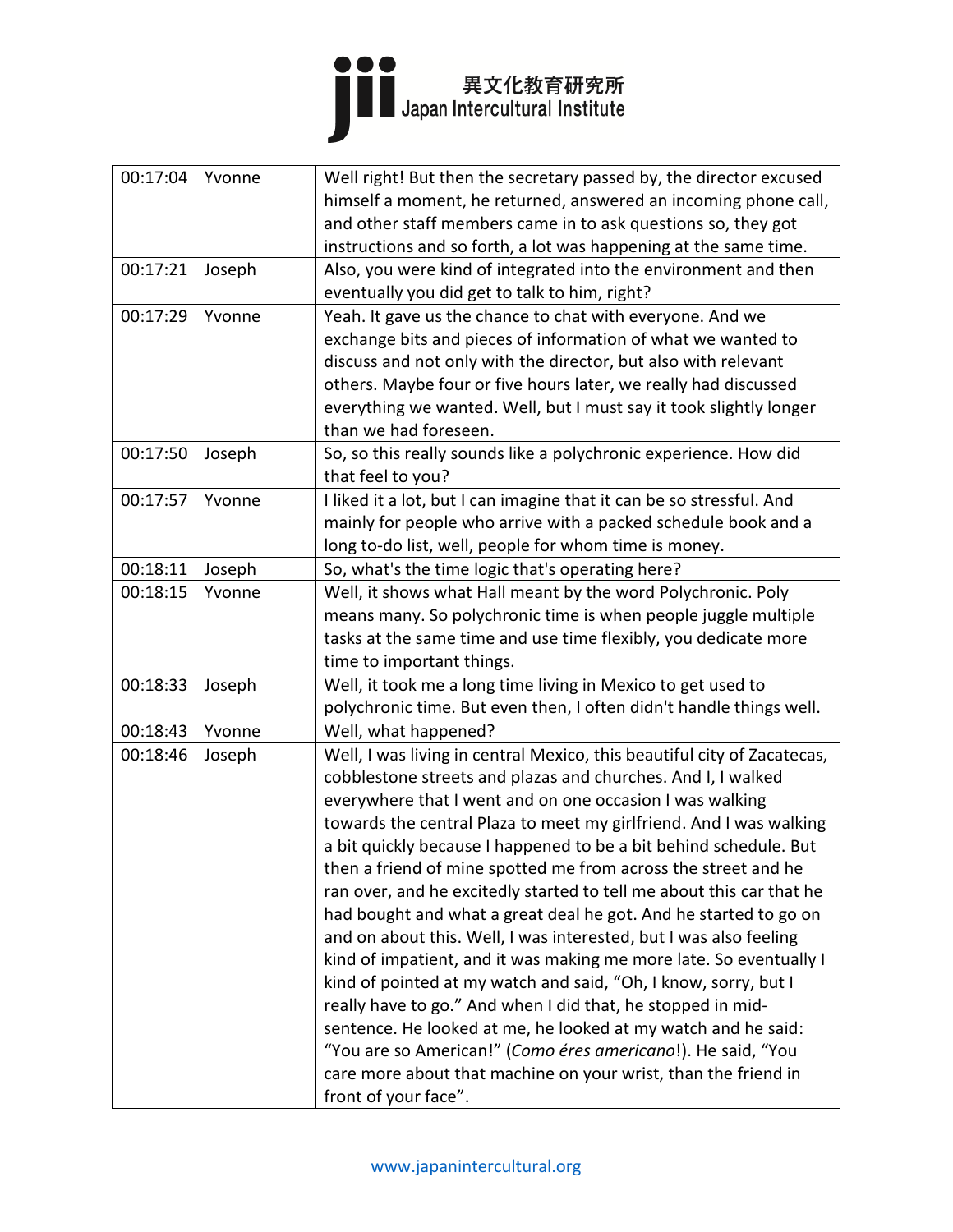

| 00:19:54 | Yvonne | Oh, wow. That's painful. At the same time, it's also a great story<br>that shows people can get frustrated by monochronic time too.                                                                                                                                                                                                                                                                                                                                                                                                                                                                                                                                                                                               |
|----------|--------|-----------------------------------------------------------------------------------------------------------------------------------------------------------------------------------------------------------------------------------------------------------------------------------------------------------------------------------------------------------------------------------------------------------------------------------------------------------------------------------------------------------------------------------------------------------------------------------------------------------------------------------------------------------------------------------------------------------------------------------|
| 00:20:05 | Joseph | Yeah. You know, with polychronic time, you give time to that,<br>which is important. So why would you ever blame your watch for<br>cutting off a conversation with your friend?                                                                                                                                                                                                                                                                                                                                                                                                                                                                                                                                                   |
| 00:20:17 | Yvonne | And which raises a question, how could you have entered the<br>conversation more artfully given that you really didn't want to stay<br>much longer?                                                                                                                                                                                                                                                                                                                                                                                                                                                                                                                                                                               |
| 00:20:26 | Joseph | Well, if I had understood the polychronic logic a bit better, it<br>would have been easy. I just needed to explain to him, "Oh, you<br>know, my girlfriend is waiting." And he would have understood<br>why it was in a hurry and that I needed to go. And he would have<br>sent me along my way.                                                                                                                                                                                                                                                                                                                                                                                                                                 |
| 00:20:42 | Yvonne | But it's not easy to learn a new time logic. Why should that be?                                                                                                                                                                                                                                                                                                                                                                                                                                                                                                                                                                                                                                                                  |
| 00:20:47 | Joseph | Well, that's what brings us to part three Embodied and Embedded.                                                                                                                                                                                                                                                                                                                                                                                                                                                                                                                                                                                                                                                                  |
|          |        | <b>Part 3: Embodied and Embedded</b>                                                                                                                                                                                                                                                                                                                                                                                                                                                                                                                                                                                                                                                                                              |
| 00:20:59 | Yvonne | Okay. Joseph, how long did it take you to get used to the time<br>logic that you encountered in Mexico?                                                                                                                                                                                                                                                                                                                                                                                                                                                                                                                                                                                                                           |
| 00:21:05 | Joseph | To be clear, not everyone uses the same time logic all the time in<br>Mexico, but when I was living there, I tried, but I never really got<br>used to this polychronic time. I remember for example, waiting in<br>front of a movie theater for that same girlfriend and the movie<br>started at seven, but at five to seven, she still hadn't arrived. So, I<br>told our friends, "Well, you guys go inside and I'll look for you after<br>she gets here." But I was getting irritated because I hated to miss<br>the beginning of the movie. And I was thinking to myself, you<br>know, "She's gonna make me miss the beginning of the movie.<br>And that's definitely not okay. There can't be a cultural excuse for<br>that." |
| 00:21:52 | Yvonne | Okay. Now what happened?                                                                                                                                                                                                                                                                                                                                                                                                                                                                                                                                                                                                                                                                                                          |
| 00:21:55 | Joseph | Well at, at seven 10 she arrived, and I was irritated and I kind of<br>snapped at her, and I said, you know, I hate missing the beginning<br>of the movie. And once again, I got this amazed look and she just<br>said: "Look, if it's so important for you to see the beginning of the<br>movie, why didn't you go inside?" And, and she was right. I mean, I<br>was stuck in my linear logic thinking I couldn't go into the theater<br>until she had arrived. Of course, she would have understood. Of<br>course, she would have found us inside.                                                                                                                                                                              |
| 00:22:29 | Yvonne | Makes sense.                                                                                                                                                                                                                                                                                                                                                                                                                                                                                                                                                                                                                                                                                                                      |
| 00:22:30 | Joseph | And she was confused about why I would wait for her rather than<br>going in to see the beginning of the movie, and then why I would                                                                                                                                                                                                                                                                                                                                                                                                                                                                                                                                                                                               |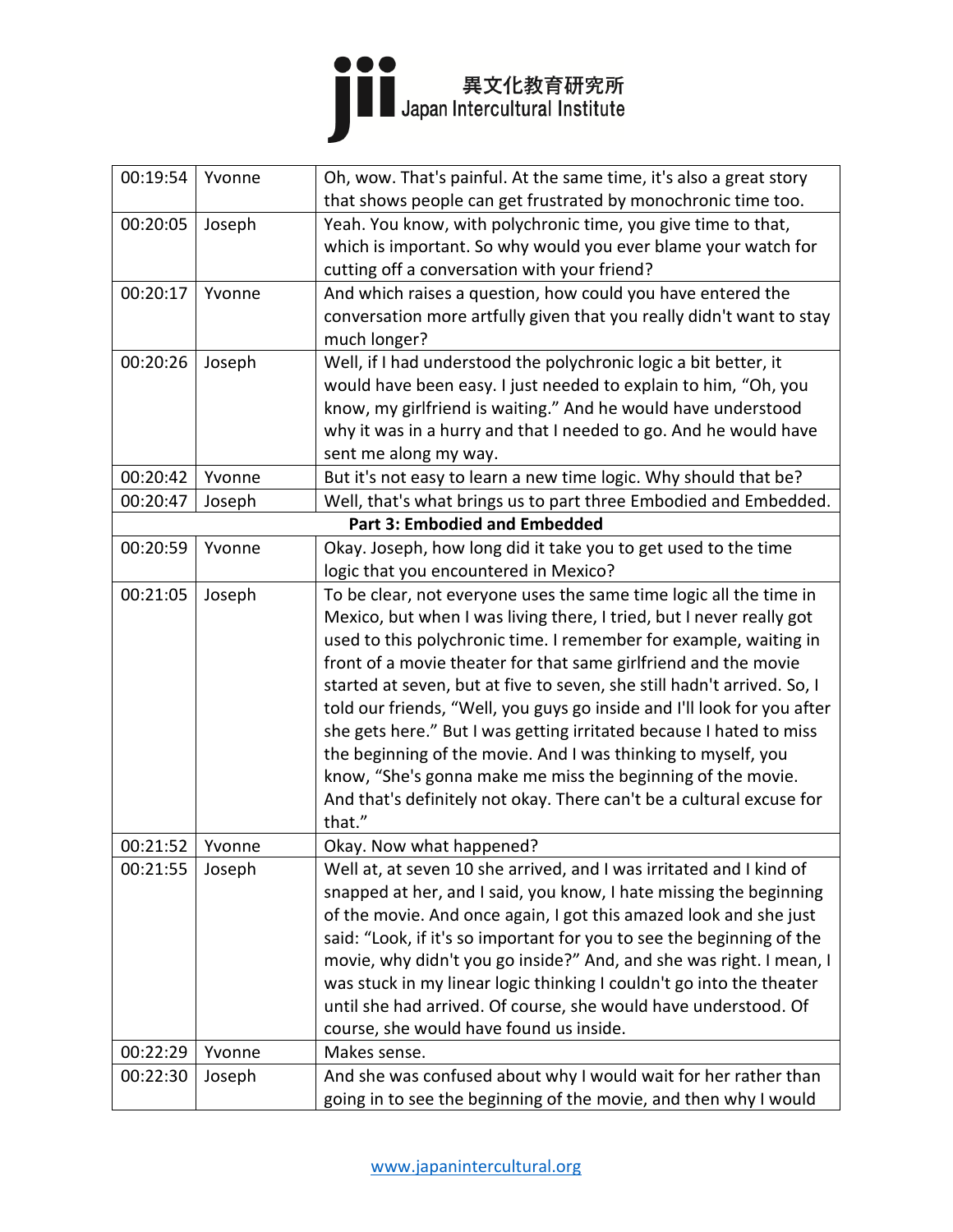## 

|          |        | blame her for the fact that I didn't go in to see the beginning of      |
|----------|--------|-------------------------------------------------------------------------|
|          |        | the movie. It just made no sense to her at all.                         |
| 00:22:50 | Yvonne | So, what can brain mind sciences teach us about these different         |
|          |        | time logics?                                                            |
| 00:22:56 | Joseph | Well, time differences are hard to adjust to because there's such a     |
|          |        | deep part of the intuitive mind, this unconscious autopilot that we     |
|          |        | rely on so much in our everyday life.                                   |
| 00:23:10 | Yvonne | Yes. And in terms of brain and mind sciences, we can say the time       |
|          |        | is embodied and embedded.                                               |
| 00:23:17 | Joseph | So, it's embodied because we internalize these time systems and         |
|          |        | these expectations so thoroughly. And it's embedded in the              |
|          |        | environment around us. That is to say that these patterns of time       |
|          |        | are in our environment. And so, one of the lessons from the brain       |
|          |        | and mind sciences is that these time logics are absorbed at a very      |
|          |        | young age, which reminds me of this article about unconscious           |
|          |        | cultural assumptions about raising children and that article            |
|          |        | discusses differences in time, and it talks about Dutch attitudes in    |
|          |        | particular.                                                             |
| 00:23:57 | Yvonne | Yes, I know what you're talking about. It refers to the famous          |
|          |        | three r's "rust, regelmaat, en reinheid", in English rest, regularity   |
|          |        | and cleanliness.                                                        |
| 00:24:10 | Joseph | It's an article by Harkness and Super, uh, and I wrote about it in      |
|          |        | my book, the intercultural mind. And so, here's a passage about         |
|          |        | that: "In contrast to Italian and American parents, Dutch parents       |
|          |        | spoke at great length of the need for regular routines and getting      |
|          |        | enough sleep. Dutch parents emphasized the need for regularity.         |
|          |        | As one Dutch parent said: "To bed on time, because they really          |
|          |        | need to rest to grow, and regularity is very important when they        |
|          |        | are little". Does that match your experience Yvonne?                    |
| 00:24:46 | Yvonne | Oh, definitely it does. And rest and regularity are still integral      |
|          |        | values in bringing up children. And babies need their rest, and all     |
|          |        | children have specific bedtimes and having dinner altogether as         |
|          |        | rest points in the hectic family life is indeed something that          |
|          |        | parents try for. It's not strange even that CEOs of huge businesses     |
|          |        | or even ministers say that they have to be back home at six, to         |
|          |        | have dinner with our kids.                                              |
| 00:25:18 | Joseph | It's a very linear time logic, but you actually set aside or schedule a |
|          |        | very particular period of time to rest.                                 |
| 00:25:28 | Yvonne | Exactly!                                                                |
| 00:25:29 | Joseph | So, we've talked about these different time logics, but let's give      |
|          |        | our listeners a test.                                                   |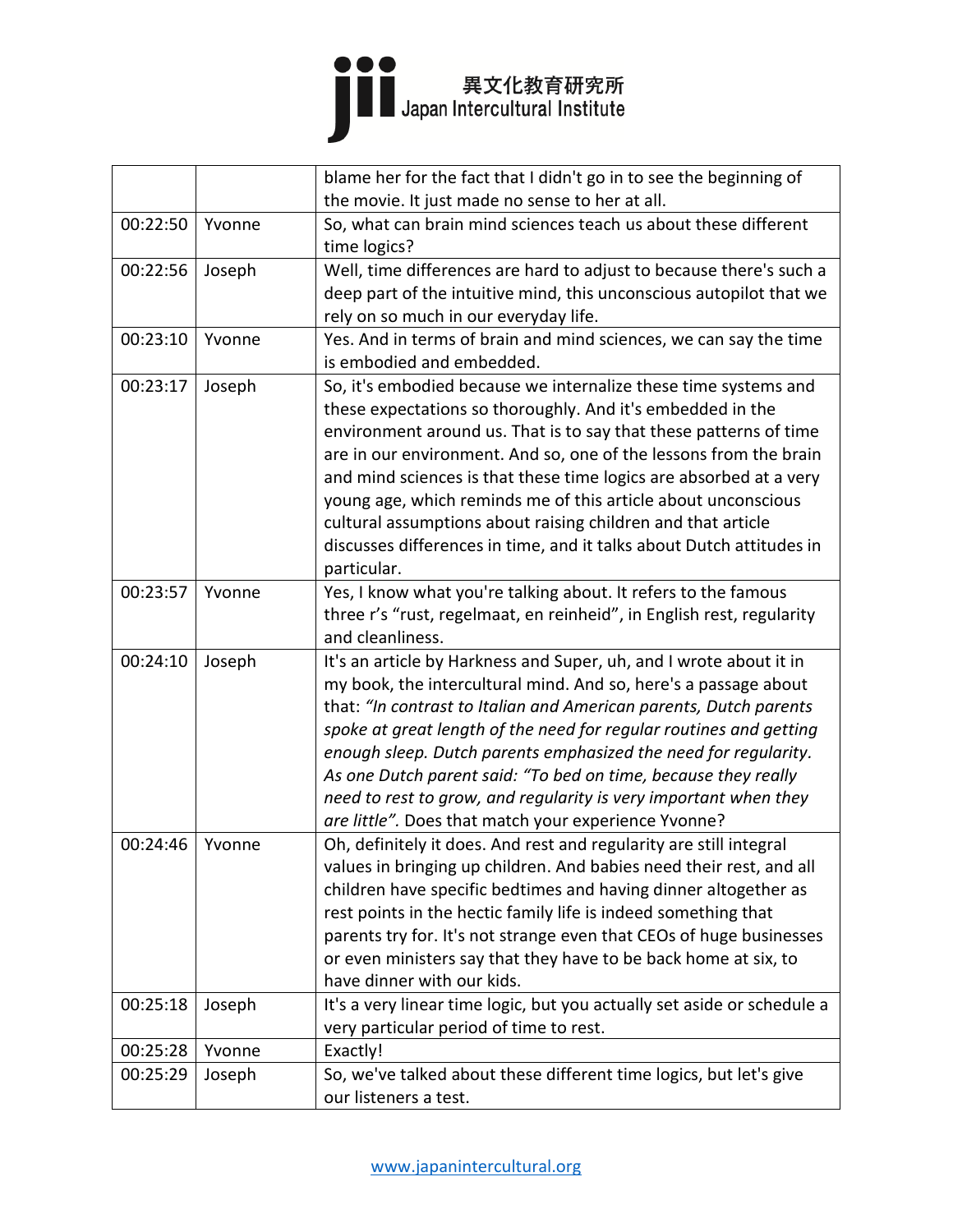

| 00:25:35 | Yvonne | Let's see if you can apply to different time logics to the same<br>situation.                                                                                                                                                                                                                                                                                                                                                                                                                                                                                                   |
|----------|--------|---------------------------------------------------------------------------------------------------------------------------------------------------------------------------------------------------------------------------------------------------------------------------------------------------------------------------------------------------------------------------------------------------------------------------------------------------------------------------------------------------------------------------------------------------------------------------------|
| 00:25:42 | Joseph | So, imagine you run to catch the subway, but you just miss it. The<br>door closes in your face and the next subway comes in 10 minutes.<br>There you are on the platform. Have you gained 10 minutes, or                                                                                                                                                                                                                                                                                                                                                                        |
|          |        | have you lost 10 minutes? Both answers are possible depending<br>on the time logic that you are using,                                                                                                                                                                                                                                                                                                                                                                                                                                                                          |
| 00:26:12 | Yvonne | You lose 10 minutes if you think in terms of monochronic time,<br>you are prevented from going on to your next activity, so the time<br>is lost. But from the polychronic point of view, you've gained 10<br>minutes because now you have 10 minutes free to use in any way<br>you want. You're free from the tyranny of the clock for a short<br>time. Joseph, how would you react?                                                                                                                                                                                            |
| 00:26:36 | Joseph | Well, I'd like to say that I'd be flexible and enjoy the extra 10<br>minutes, but probably I would simply just be irritated.                                                                                                                                                                                                                                                                                                                                                                                                                                                    |
| 00:26:43 | Yvonne | So even if your attentive mind, the linear rational mind told to<br>that, it was no big deal, your intuitive mind, your unconscious<br>autopilot would make you react with irritation.                                                                                                                                                                                                                                                                                                                                                                                          |
| 00:26:57 | Joseph | These are things that are experienced intuitively. So, what we<br>need to develop is a feeling for these different time logics so that<br>we can use or understand both of them. And that's what lets us be<br>a cultural bridge person.                                                                                                                                                                                                                                                                                                                                        |
| 00:27:12 | Yvonne | What about a final quiz question? Which time logic is more<br>efficient? Monochronic time or polychronic time?                                                                                                                                                                                                                                                                                                                                                                                                                                                                  |
| 00:27:23 | Joseph | People who are used to monochronic time will often answer that<br>it's more efficient because according to them, it lets you get more<br>done. It makes things more predictable. However, this is only true<br>if the activity you're talking about is a predictable one. For<br>unpredictable activities, polychronic time can be more efficient.<br>So, for example, in Mexico, I remember getting on a bus and I<br>asked the driver, uh, excuse me, what time will the bus leave? And<br>he said, when the bus is full, now this creates a different kind of<br>efficiency. |
| 00:27:59 | Yvonne | Yes. Then for instance, if you're an artist, you can't plan everything<br>by the clock. You need flexibility and you need to shift to some<br>other activity if you're not making progress. And it's not efficient<br>for an artist to try to make art from nine to five, because you<br>never know when the inspiration will strike. And if you're not<br>inspired, it's best to wash the dishes or do the laundry.                                                                                                                                                            |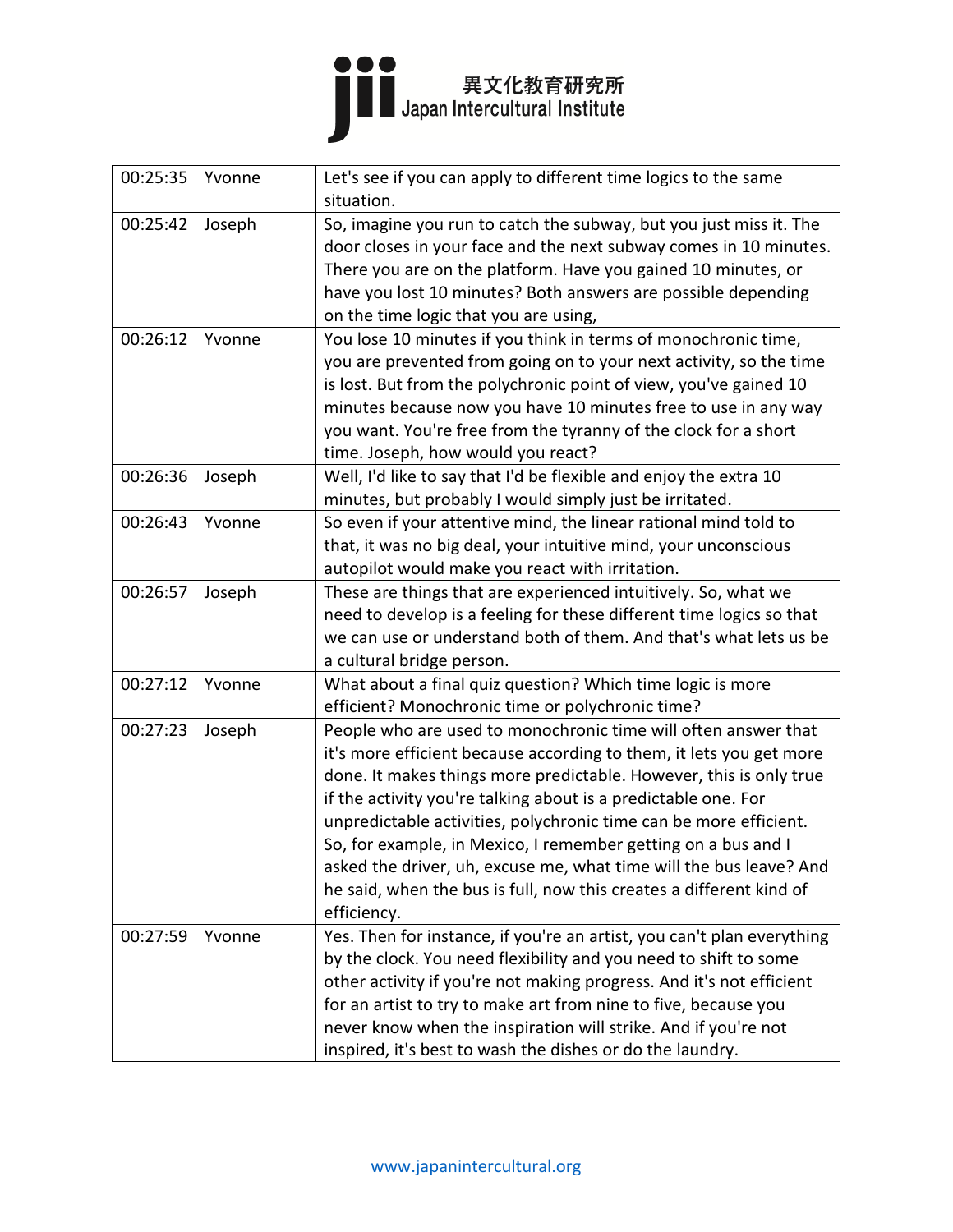

| 00:28:24 | Joseph | And, you know, Google is famous for allowing employees one day         |
|----------|--------|------------------------------------------------------------------------|
|          |        | a week to work on their own projects. They understand that rigid       |
|          |        | schedules get in the way of creative work.                             |
| 00:28:34 | Yvonne | Yes. Well, there's so many other aspects of time that we haven't       |
|          |        | talked about today, such as future versus past orientation. Do you     |
|          |        | look to the future to guide the present and therefore assume that      |
|          |        | change is good?                                                        |
| 00:28:50 | Joseph | Or do you look to the past to guide the present and assume that        |
|          |        | we have to treat change with caution?                                  |
| 00:28:57 | Yvonne | And they're even cultural groups for whom the future is not in         |
|          |        | front of them, because you cannot see it. What is in front of you is   |
|          |        | the past, and you are moving backwards towards the future. The         |
|          |        | future is unknown, so you cannot see it.                               |
| 00:29:14 | Joseph | And then there's also this idea of the time horizon. So, if I say plan |
|          |        | for the future, do you think in terms of six months or 50 years?       |
| 00:29:26 | Yvonne | Of course, there's so much more, but I think it's almost time to       |
|          |        | wrap up this episode, Joseph.                                          |
| 00:29:32 | Joseph | I think so. If you are looking for more information about this,        |
|          |        | please check out the Silent Language by Edward Hall. The article       |
|          |        | that we discussed, is called Themes and variations: Parental Ethno-    |
|          |        | theories in Western cultures, that's by Sarah Harkness and Charles     |
|          |        | M. Super.                                                              |
| 00:29:57 | Joseph | The deep culture podcast is sponsored by the Japan Intercultural       |
|          |        | Institute. We are an NPO dedicated to intercultural education and      |
|          |        | research. If you are interested in culture and the mind, check out     |
|          |        | JII's Brain, Mind, and Culture Masterclass. It is a blended learning   |
|          |        | course and an online community of cultural bridge people. Just do      |
|          |        | a web search for the Japan Intercultural Institute and check out       |
|          |        | our early bird discount, 50 euros off. If you liked today's episode,   |
|          |        | we would really like to hear from you, leave a comment on Apple        |
|          |        | podcasts or write us at dcpodcasts@Japanintercultural.org. You         |
|          |        | can also find us on YouTube and leave comments there. Thanks so        |
|          |        | much to our sound engineer, Robinson Fritz, a special thanks to        |
|          |        | Ishita Ray for sharing her reflections about time today. And of        |
|          |        | course, thanks to everyone on the podcast team. Zeina Matar and        |
|          |        | Daniel Glinz and everyone at JII. And of course, Yvonne, it is always  |
|          |        | a pleasure to spend this time with you.                                |
| 00:31:12 | Yvonne | Well, thank you, Joseph, and thank you for sharing the time also       |
|          |        | listeners, thanks for sharing the time we've used this word            |
|          |        | frequently in this podcast, but it was wonderful.                      |
| 00:31:22 | Joseph | It has been a wonderful, shared time.                                  |